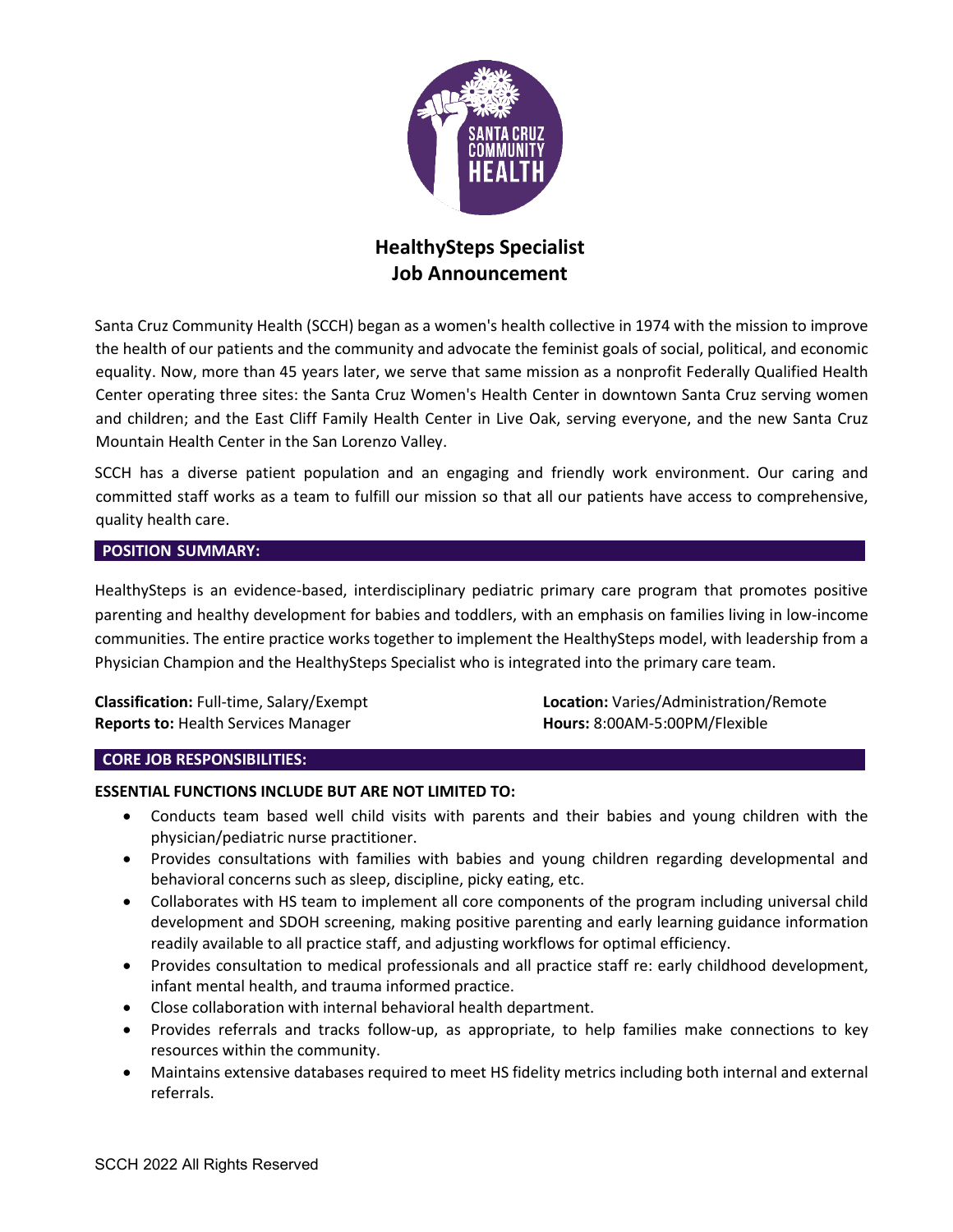- Collaborates with HS team to complete annual site reporting to the National Office, which may include analysis of both external database files and EMR data reports.
- Documents all patient clinical activity and care coordination in electronic medical records.
- Maintains open communication with medical staff and members of the care team.
- Works closely with pediatric providers around care coordination, goal setting, counseling, coaching and education about key aspects of a child's development.
- May conduct meetings in public and may accompany families to key medical, specialty, and community agency appointments as needed.
- May facilitate parents'/caregivers' groups.
- Participates in reflective supervision meetings.
- Participates when appropriate in community-wide early childhood meetings.

### **COMPETENCIES**

### **GENERAL JOB PERFORMANCE STANDARDS:**

- "Grace under pressure" with the ability to multitask and triage/juggle multiple appointments and conflicting priorities.
- Comfort with an open-door policy, potentially frequent interruptions, and warm hand offs.
- Flexibility in communication: able to switch between being on the floor playing with young patients and communicating with medical professionals regarding mental health interventions in a professional, coherent, and efficient manner.
- "Professional Backbone," confidence, and assertiveness with providers and colleagues (shaping appropriate referrals, etc.).
- Reflectiveness, insight, and curiosity about oneself.

## **QUALIFICATIONS**

- Master's degree in psychology, social work, counseling, early childhood education, or related field preferred but not required. Clinical supervision may be offered to those pursuing licensure as LCSW or LMFT.
- Prefer licensed professional.
- Bilingual in English and Spanish required. Bicultural preferred.
- Experience and knowledge about early childhood growth and development, parent-child relationships, child health infant mental health, and family systems.
- Experience evaluating the growth and development of infants and children under five years of age.
- Excellent oral and written communication skills.
- Demonstrated commitment to working with underserved populations in a community setting.
- Must be empathic, supportive, and patient.
- Strong motivational interviewing skills.
- Ability to work with people of many cultures.
- Ability to take initiative and a willingness to learn.
- Ability to work well both in teams and independently.
- Ability to collect and enter data for program management, evaluation, and reporting purposes.
- Interest in the use of technology to improve care quality a plus. Excel, Word, Outlook, etc.

## **WORK CONDITIONS**

Working conditions described here are representative of those that must be met by an employee to successfully perform the essential functions of this job. Reasonable accommodations may be made to enable qualified individuals with disabilities to perform the essential functions. Variations in conditions may occur under certain circumstances.